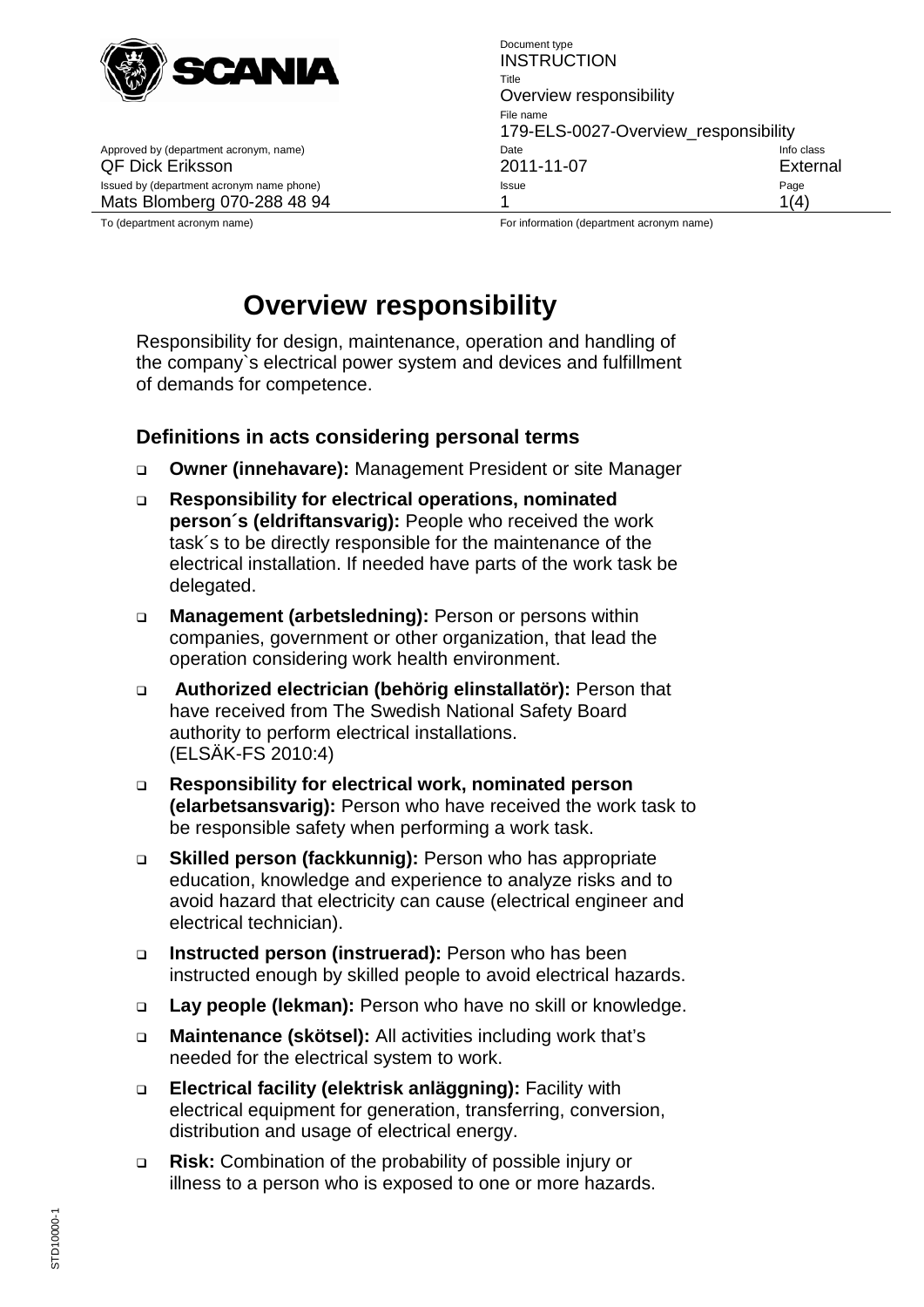

Approved by (department acronym, name) date Info contains the International Date

# Overview responsibility including references **Responsibility Responsible Reference to act,**

*Competence*

Ensure that enough competence exists for work acc. to high voltage regulations.

Electrical installations and work in electrical establishments are carried out under the supervision of Justified authorized electrician where as usually required.

The company's management and work management Authorized electrician Company's management

Ellagen SFS 1997:857 Starkströmsförordningen, Electrical act SFS 1997:857 Starkströmsförordningen SFS 2009:22 Elinstallatörsförordningen SFS 1990:806 Behörighetsföreskrifter ELSÄK-FS 2010:4

Elinstallatörsförordningen, SFS 1957:601

Arbetsmiljölagen, 2 och 3 kap organisation finns

Elinstallatörsföreskrifterna, Work Environment act 2 and 3 Chapter ELSÄK-FS 2010:4

*Conditions for*

organization

ELSÄK-FS 1996:2 Appropriate safety instructions is provided

Best possible electrical safety

Company's management

Work management Work Environment act 3 **Chapter** 

Appropriate instructions is provided Work

management

Föreskrifter AFS från AFS; ELSÄK-FS 2010:4 Arbetarskyddsstyrelsen ELSÄK-FS 2006:1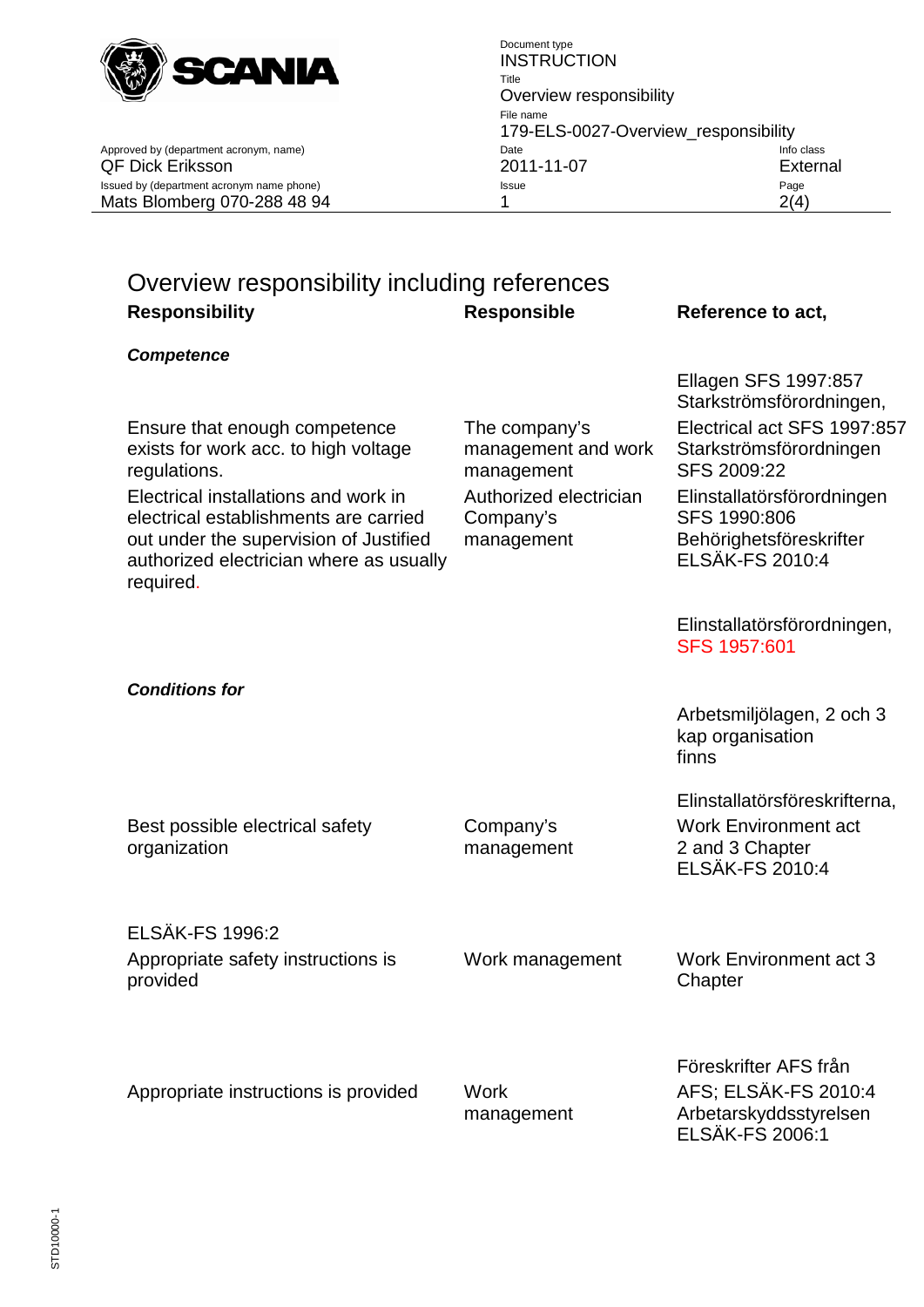

Document type **INSTRUCTION** Title Overview responsibility File name 179-ELS-0027-Overview\_responsibility<br>Date Info class QF Dick Eriksson 2011-11-07 External Issued by (department acronym name phone) and issue Issue Page Page Page Page Page Mats Blomberg 070-288 48 94 1 1 3(4)

Approved by (department acronym, name)

Personal injury and serious incidents is Work reported management Arbetsmiljöförordningen ELSÄK-FS 2006:1

| Personal safety equipment is<br>used                                                                                                                         | Work management<br>Worker                                                                                                     | <b>Work Environment act 3</b><br>Chapter 2§ and 4§<br>Arbetsmiljölagen, 3 kap,<br>§2 och §4                     |
|--------------------------------------------------------------------------------------------------------------------------------------------------------------|-------------------------------------------------------------------------------------------------------------------------------|-----------------------------------------------------------------------------------------------------------------|
| Projecting follows standard and<br>regulations                                                                                                               | Company's<br>management                                                                                                       | <b>Work Environment act 3</b><br>Chapter §14                                                                    |
| <b>Performance</b>                                                                                                                                           | Elinstallatör                                                                                                                 | Företagsledningen                                                                                               |
|                                                                                                                                                              | Starkströms-<br>föreskrifterna                                                                                                | <b>ELSÄK-FS</b><br>2004:1                                                                                       |
| According to regulations and otherwise<br>correct execution of electrical<br>installations.                                                                  | Authorized electrician<br>Company's management ELSÄK-FS 2010:1<br>Elinstallatörs-<br>förordningen;<br><b>EL-SÄK-FS 1996:2</b> | Elinstallatörsförordningen<br><b>ELSÄK-FS 2010:4</b>                                                            |
| <b>Control/Inspection</b>                                                                                                                                    |                                                                                                                               |                                                                                                                 |
| Proceeding control of electrical<br>installation work. Valid for both justified- company's<br>and none justified authorized electrical<br>installation work. | management                                                                                                                    | Authorized electrician or Elinstallatörsförordningen,<br>SFS 1990:806<br><b>ELSÄK-FS 2010:1</b><br>SS 436 40 00 |
|                                                                                                                                                              | Företagsledningen<br>SFS 1990:806                                                                                             |                                                                                                                 |
| <b>Transfer</b>                                                                                                                                              |                                                                                                                               |                                                                                                                 |
|                                                                                                                                                              |                                                                                                                               | Tillverkare, Installatör,                                                                                       |
|                                                                                                                                                              |                                                                                                                               | Arbetsmiljölagen, 3 kap                                                                                         |
| Device shall, when handed over<br>to be taken into use, have necessary<br>وساعدته ومراكبون والمتواد ومالي ورمائهم وللمر                                      | Supplier, Installer,<br>salesman                                                                                              | Arbetsledning                                                                                                   |

protection devices and maintenance instructions so that adequate safety and Work against illness are obtained. management ELSÄK-FS 2004:1